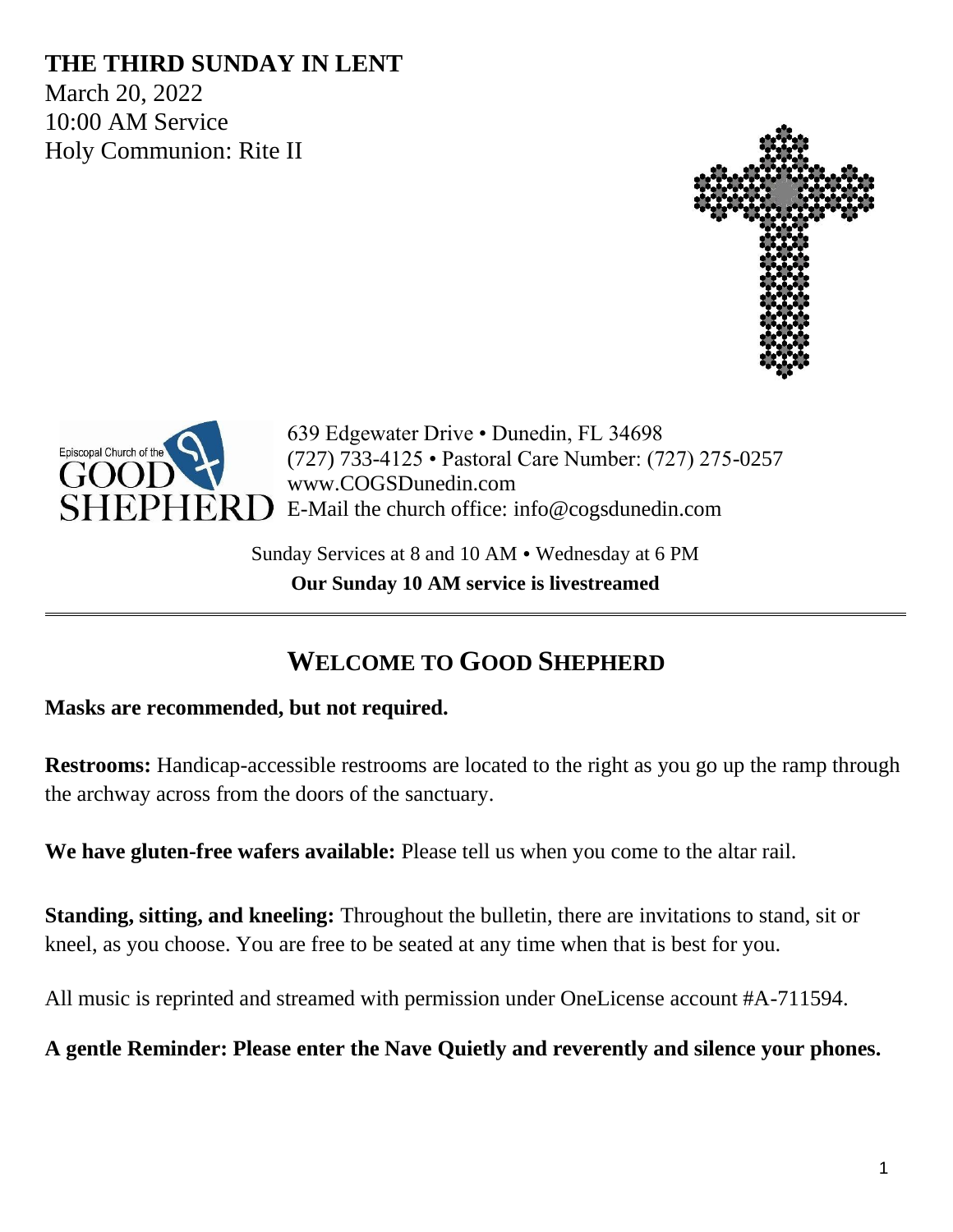## **GATHERING FOR WORSHIP**

**VOLUNTARY** Auf meinen lieben Gott Johann Nicolaus Hanff (In God, My Faithful God) (1630-1706)

*[During the Voluntary, please prepare for worship by observing attentive silence.]* **WELCOME AND ANNOUNCEMENTS**

**PROCESSIONAL HYMN** "Sov'reign Maker of All Things" ST. GEORGE'S WINDSOR

**Sov'reign Maker of all things, God of covenant and grace, Ev'ry creature knows your pow'r, quakes with fear before your face. But your mercy far exceeds what our minds can comprehend; Deep compassion stays your hand, chast'ning not, though we offend.** 

**You have promised to forgive contrite sinners who repent; So I come with humbled heart, by your word made confident. I have sinned, Lord, I have sinned: well I know my wickedness. Yet I make this prayer to you: Lord, forgive me, heal, and bless.**

**Let me not be lost in sin, banished to eternal night; God who hears the penitent, let your goodness show your might. Though I be unworthy, Lord, your great mercy will I claim, Till I join the hosts above who forever praise your name.** 

Text: Carl P. Daw, Jr., born 1945 © 1990 Hope Publishing Co.

#### **THE OPENING ACCLAMATION**

*Celebrant* Bless the Lord who forgives all our sins.

*People* **His mercy endures for ever.**

#### **COLLECT FOR PURITY**

*All* **Almighty God, to you all hearts are open, all desires known, and from you no secrets are hid: Cleanse the thoughts of our hearts by the inspiration of your Holy Spirit, that we may perfectly love you, and worthily magnify your holy Name; through Christ our Lord. Amen.**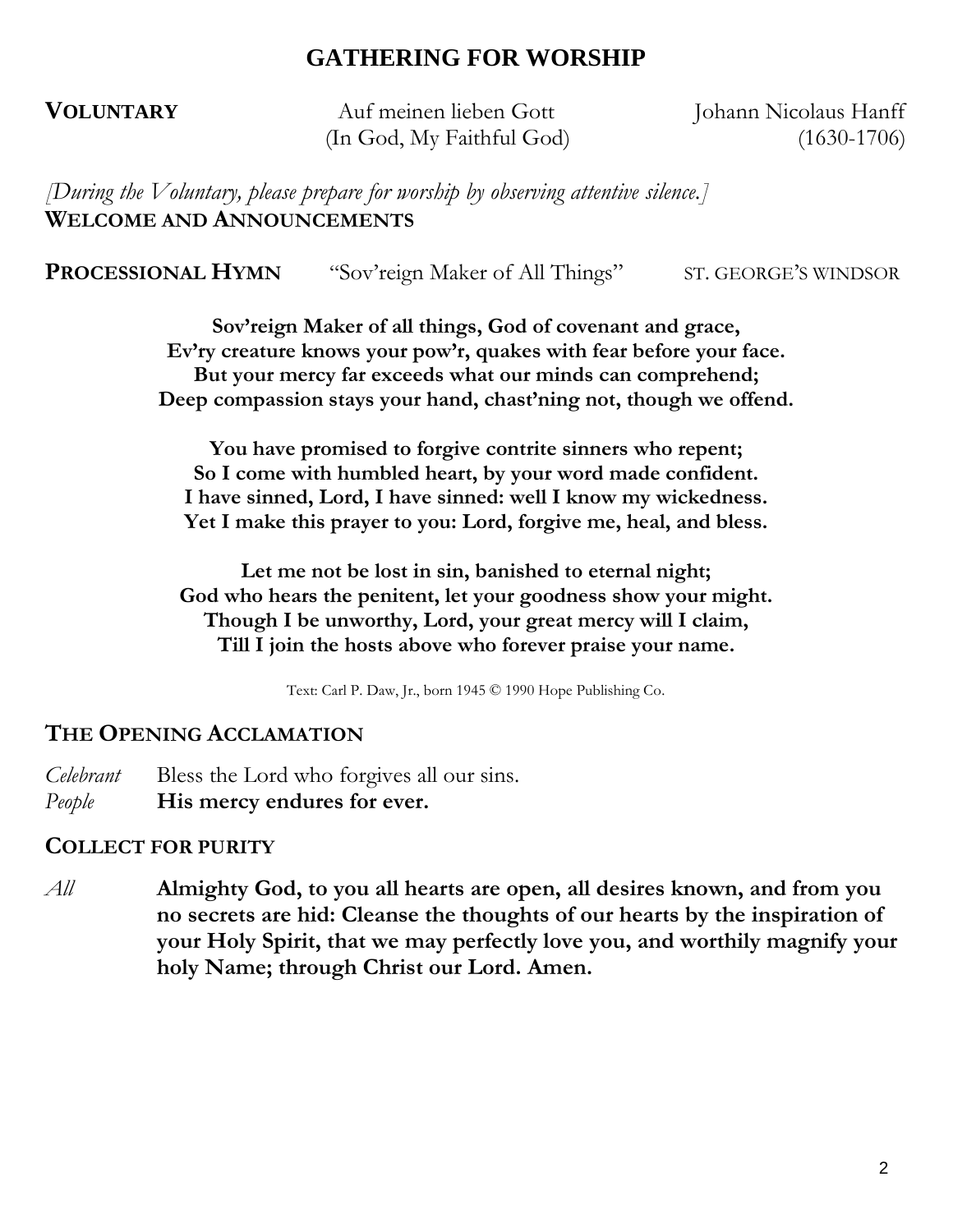

## **THE COLLECT OF THE DAY**

*Celebrant* The Lord be with you.

#### *People* **And also with you.**

- *Celebrant* Let us pray… Almighty God, you know that we have no power in ourselves to help ourselves: Keep us both outwardly in our bodies and inwardly in our souls, that we may be defended from all adversities which may happen to the body, and from all evil thoughts which may assault and hurt the soul; through Jesus Christ our Lord, who lives and reigns with you and the Holy Spirit, one God, for ever and ever.
- *All* **AMEN**.

# **THE WORD OF GOD**

*The people sit.*

#### **THE FIRST READING** Exodus 3:1-15

#### *Lector The First Reading is taken from Exodus chapter 3…*

Moses was keeping the flock of his father-in-law Jethro, the priest of Midian; he led his flock beyond the wilderness, and came to Horeb, the mountain of God. There the angel of the Lord appeared to him in a flame of fire out of a bush; he looked, and the bush was blazing, yet it was not consumed. Then Moses said, "I must turn aside and look at this great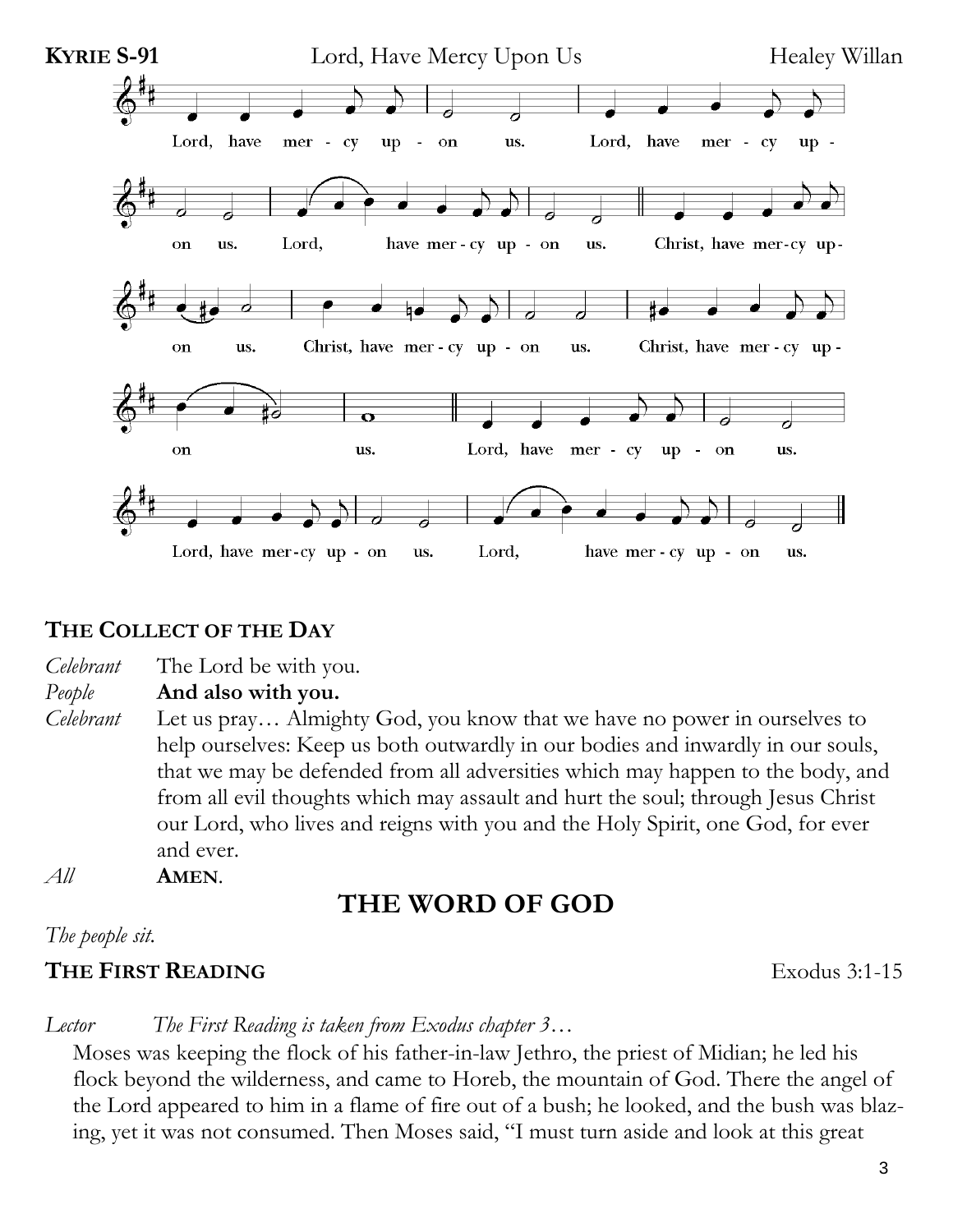sight, and see why the bush is not burned up." When the Lord saw that he had turned aside to see, God called to him out of the bush, "Moses, Moses!" And he said, "Here I am." Then he said, "Come no closer! Remove the sandals from your feet, for the place on which you are standing is holy ground." He said further, "I am the God of your father, the God of Abraham, the God of Isaac, and the God of Jacob." And Moses hid his face, for he was afraid to look at God. Then the Lord said, "I have observed the misery of my people who are in Egypt; I have heard their cry on account of their taskmasters. Indeed, I know their sufferings, and I have come down to deliver them from the Egyptians, and to bring them up out of that land to a good and broad land, a land flowing with milk and honey, to the country of the Canaanites, the Hittites, the Amorites, the Perizzites, the Hivites, and the Jebusites. The cry of the Israelites has now come to me; I have also seen how the Egyptians oppress them. So come, I will send you to Pharaoh to bring my people, the Israelites, out of Egypt." But Moses said to God, "Who am I that I should go to Pharaoh, and bring the Israelites out of Egypt?" He said, "I will be with you; and this shall be the sign for you that it is I who sent you: when you have brought the people out of Egypt, you shall worship God on this mountain."

But Moses said to God, "If I come to the Israelites and say to them, 'The God of your ancestors has sent me to you,' and they ask me, 'What is his name?' what shall I say to them?" God said to Moses, "I am who I am." He said further, "Thus you shall say to the Israelites, 'I am has sent me to you.'" God also said to Moses, "Thus you shall say to the Israelites, 'The Lord, the God of your ancestors, the God of Abraham, the God of Isaac, and the God of Jacob, has sent me to you': This is my name forever, and this my title for all generations."

*Lector* The Word of the Lord.

*People* **Thanks be to God.**

#### **PSALM 63:1-8**ST. THOMAS

**O God, you are my God; I seek you eagerly; My soul and body thirst for you in barren lands and dry.**

**I, therefore, gazed on you within your holy place, That I might look upon your power, the glory of your face.**

**Your love is more than life; my lips shall give you praise; And in your Name I lift my hands, to bless you all my days.**

**My soul is well content, my mouth shall give you praise When I remember you at night and ponder all your ways.**

**Your wings have sheltered me, my helper in the past; My soul, Lord, clings to you alone, your right hand holds me fast.**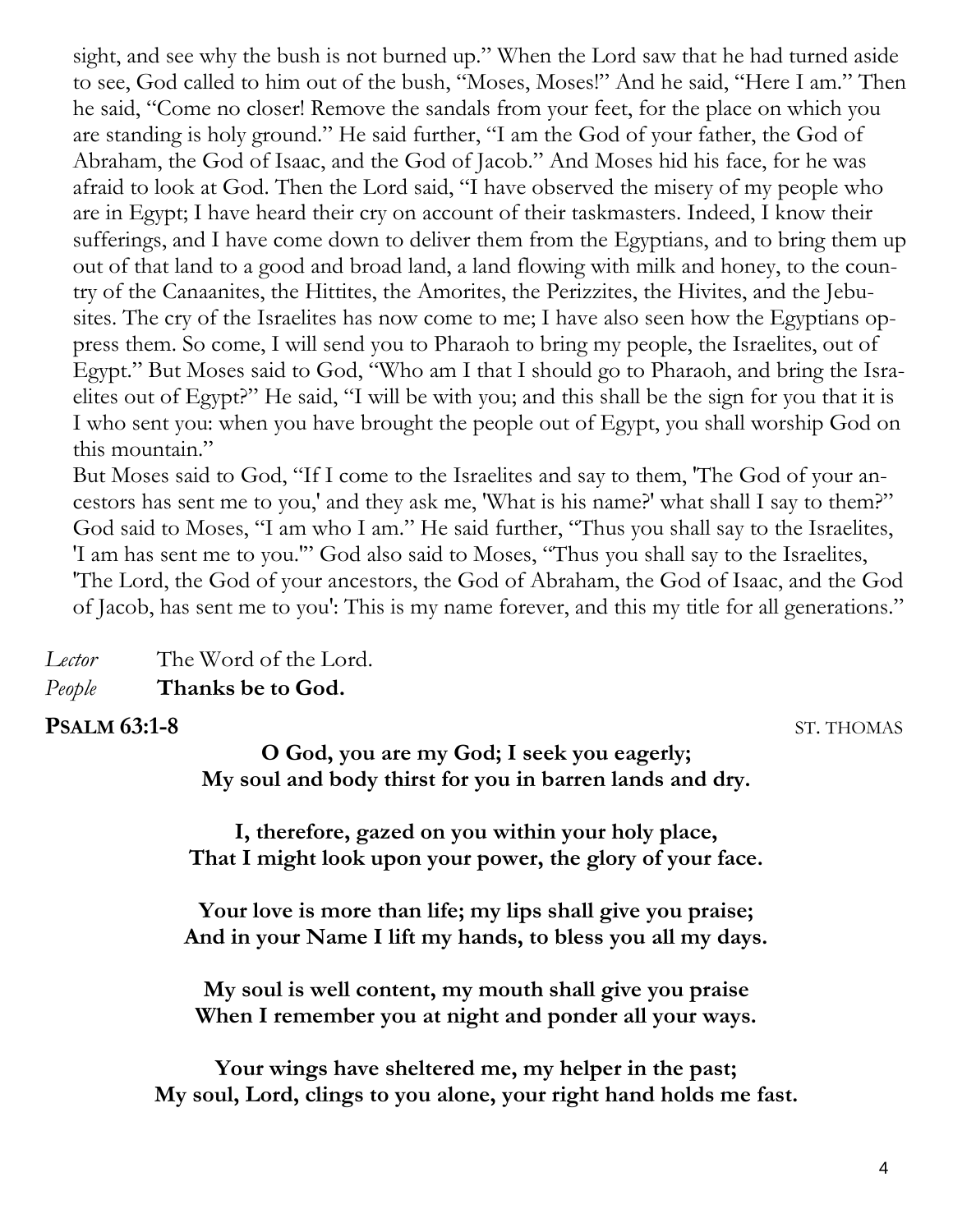## **THE SECOND READING** 1 Corinthians 10:1-13

# *Lector The Second Reading is taken from First Corinthians chapter 10…*

I do not want you to be unaware, brothers and sisters, that our ancestors were all under the cloud, and all passed through the sea, and all were baptized into Moses in the cloud and in the sea, and all ate the same spiritual food, and all drank the same spiritual drink. For they drank from the spiritual rock that followed them, and the rock was Christ. Nevertheless, God was not pleased with most of them, and they were struck down in the wilderness. Now these things occurred as examples for us, so that we might not desire evil as they did. Do not become idolaters as some of them did; as it is written, "The people sat down to eat and drink, and they rose up to play." We must not indulge in sexual immorality as some of them did, and twentythree thousand fell in a single day. We must not put Christ to the test, as some of them did, and were destroyed by serpents. And do not complain as some of them did, and were destroyed by the destroyer. These things happened to them to serve as an example, and they were written down to instruct us, on whom the ends of the ages have come. So if you think you are standing, watch out that you do not fall. No testing has overtaken you that is not common to everyone. God is faithful, and he will not let you be tested beyond your strength, but with the testing he will also provide the way out so that you may be able to endure it.

*Lector* The Word of the Lord.

*People* **Thanks be to God.**

*All stand as able.*

**THE GOSPEL ACCLAMATION** *(First time cantor, second time all)*



# **THE GOSPEL** Luke 13:1-9

*Deacon* The Holy Gospel of our Lord Jesus Christ according to Luke. *People* **Glory to you, Lord Christ.**

*Deacon* At that very time there were some present who told Jesus about the Galileans whose blood Pilate had mingled with their sacrifices. He asked them, "Do you think that because these Galileans suffered in this way they were worse sinners than all other Galileans?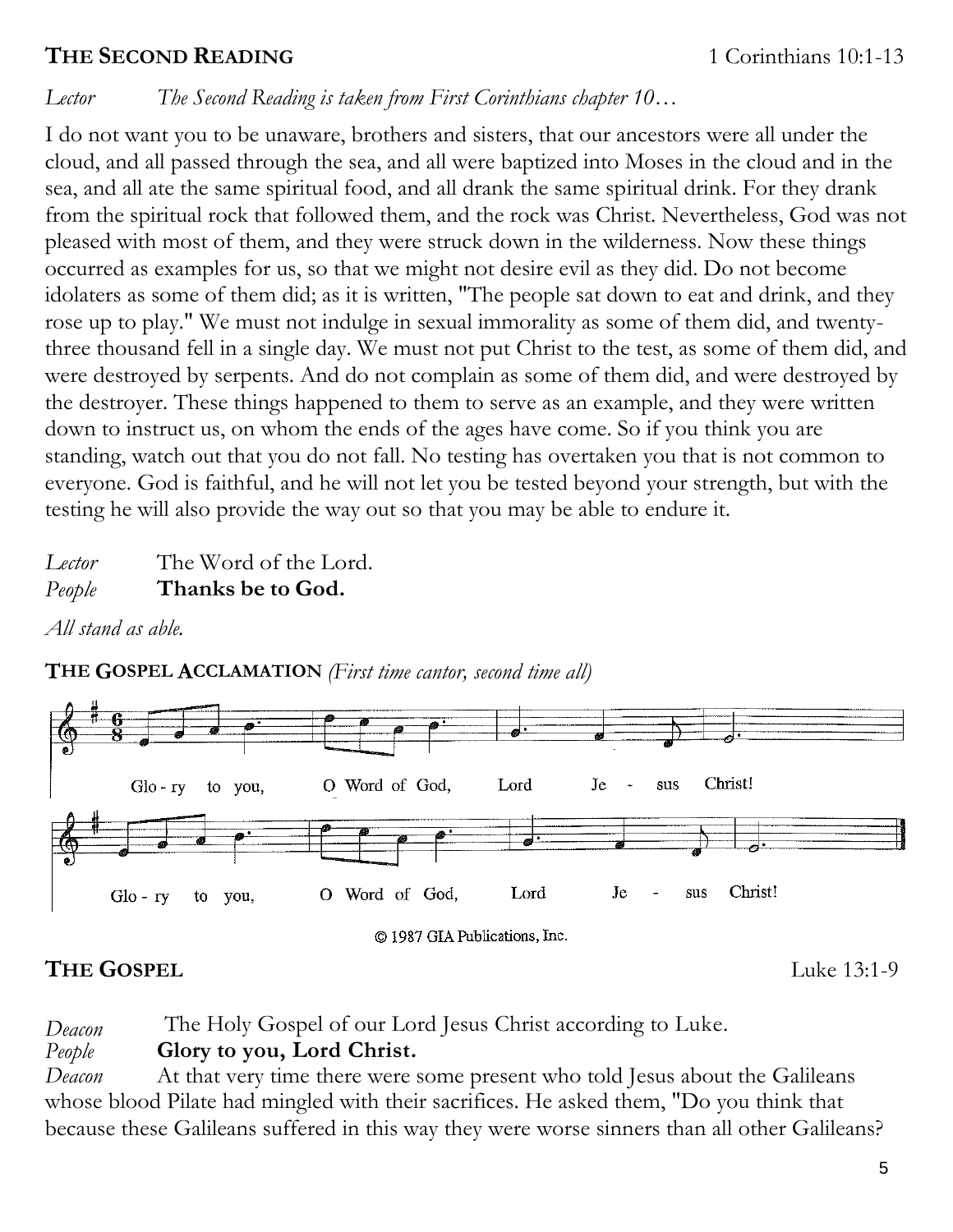No, I tell you; but unless you repent, you will all perish as they did. Or those eighteen who were killed when the tower of Siloam fell on them--do you think that they were worse offenders than all the others living in Jerusalem? No, I tell you; but unless you repent, you will all perish just as they did." Then he told this parable: "A man had a fig tree planted in his vineyard; and he came looking for fruit on it and found none. So he said to the gardener, 'See here! For three years I have come looking for fruit on this fig tree, and still I find none. Cut it down! Why should it be wasting the soil?' He replied, 'Sir, let it alone for one more year, until I dig around it and put manure on it. If it bears fruit next year, well and good; but if not, you can cut it down.'"

| Deacon          | The Gospel of the Lord.     |
|-----------------|-----------------------------|
| People          | Praise to you, Lord Christ. |
| The people sit. |                             |

**SERMON** The Rev. Deacon Cindy Roehl

#### *All stand as able.*

#### **THE NICENE CREED**

*People* **We believe in one God, the Father, the Almighty, maker of heaven and earth, of all that is, seen and unseen. We believe in one Lord, Jesus Christ, the only Son of God, eternally begotten of the Father, God from God, Light from Light, true God from true God, begotten, not made, of one Being with the Father. Through him all things were made. For us and for our salvation he came down from heaven: by the power of the Holy Spirit he became incarnate from the Virgin Mary, and was made man. For our sake he was crucified under Pontius Pilate; he suffered death and was buried. On the third day he rose again in accordance with the Scriptures; he ascended into heaven and is seated at the right hand of the Father. He will come again in glory to judge the living and the dead, and his kingdom will have no end. We believe in the Holy Spirit, the Lord, the giver of life, who proceeds from the Father and the Son. With the Father and the Son he is worshiped and glorified. He has spoken through the Prophets. We believe in one holy catholic and apostolic Church. We acknowledge one baptism for the forgiveness of sins. We look for the resurrection of the dead, and the life of the world to come. Amen.**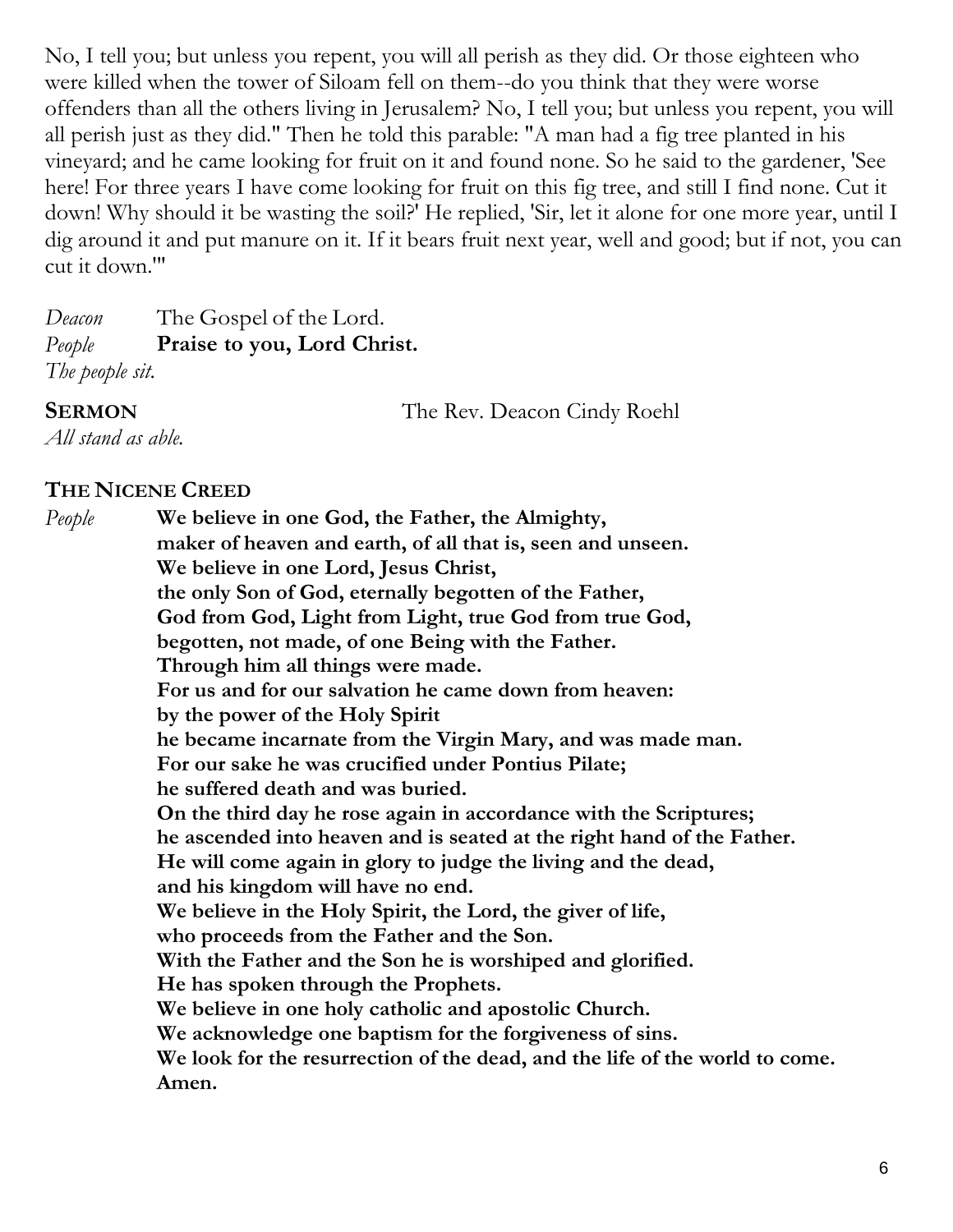# **THE PRAYERS OF THE PEOPLE**

*Please sit, stand, or kneel, as you prefer.*

*Deacon* Let us pray for the Church and for the world.

*Lector* Grant, Almighty God, that all who confess your Name may be united in your truth, live together in your love, and reveal your glory in the world. *Silence*

*Lector* Lord, in your mercy

#### *People* **Hear our prayer.**

*Lector* Guide the people of this land, and of all the nations, in the ways of justice and peace; that we may honor one another and serve the common good. *Silence*

*Lector* Lord, in your mercy

#### *People* **Hear our prayer.**

- *Lector* Give us all a reverence for the earth as your own creation, that we may use its resources rightly in the service of others and to your honor and glory. *Silence*
- *Lector* Lord, in your mercy

#### *People* **Hear our prayer.**

- *Lector* Bless all whose lives are closely linked with ours, and grant that we may serve Christ in them, and love one another as he loves us. We give you thanks for all the blessings of this life, especially the flowers given today to the Glory of God, and for the birthdays this week for Wayne Morris, Barbara Darrow, Susan Fowler, and Kenneth Tomlinson, and also the anniversary of Hank & Marilyn Nalewajek. *Silence*
- *Lector* Lord, in your mercy

*People* **Hear our prayer.**

*Lector* Comfort and heal all those who suffer in body, mind, or spirit; especially ... [*add names from notebook*] and those we now namealoud or in our hearts [*leave time*], give them courage and hope in their troubles, and bring them the joy of your salvation.

*Silence*

*Lector* Lord, in your mercy

## *People* **Hear our prayer.**

*Lector* We commend to your mercy all who have died, (especially . . . [*add names from notebook*]) that your will for them may be fulfilled; and we pray that we may share with all your saints in your eternal kingdom. *Silence*

Lord, in your mercy

## *People* **Hear our prayer.**

*The Celebrant adds a concluding collect.*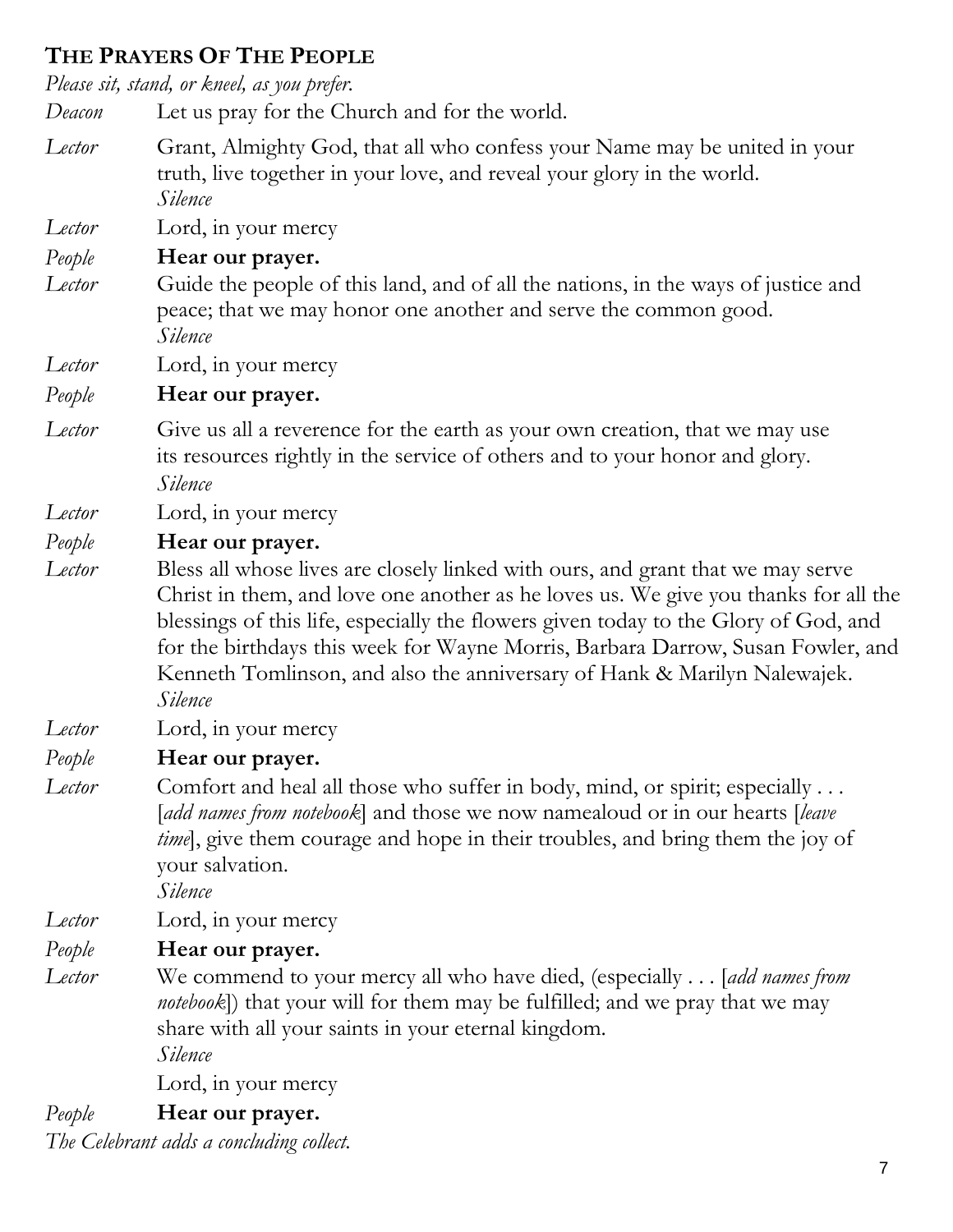#### **CONFESSION & ABSOLUTION:**

*Please kneel or stand as able.*

*Deacon* Let us confess our sins against God and our neighbor. *(Silence is kept.)* 

*People* **Most merciful God, we confess that we have sinned against you in thought, word, and deed, by what we have done, and by what we have left undone. We have not loved you with our whole heart; we have not loved our neighbors as ourselves. We are truly sorry and we humbly repent. For the sake of your Son Jesus Christ, have mercy on us and forgive us; that we may delight in your will, and walk in your ways, to the glory of your Name. AMEN.** *Celebrant* Almighty God have mercy on you, forgive you all your sins through our

Lord Jesus Christ, strengthen you in all goodness, and by the power of the Holy Spirit keep you in eternal life.

*All* **AMEN**.

## **THE GREETING OF PEACE**

*Celebrant* The peace of the Lord be always with you.

*People* **And also with you.**

*All may greet one another in the name of the Lord.*

# **THE HOLY COMMUNION**

## **OFFERTORY SENTENCE**

| <b>OFFERTORY</b>   |                         | Lord Jesus, Think on Me | Aaron David Miller                                                                  |
|--------------------|-------------------------|-------------------------|-------------------------------------------------------------------------------------|
| All stand as able. |                         |                         | Choir                                                                               |
|                    | <b>THE PRESENTATION</b> |                         |                                                                                     |
| Deacon             |                         |                         | We gladly present the fruits of our lives to the God who creates us, redeems us and |

sustains us. May we have the grace to use them to heal God's world. **PRESENTATION HYMN** We All Are One in Mission NYLAND

> **We all are one in mission, we all are one in call, Our varied gifts united by Christ, the Lord of all. A single, great commission compels us from above To plan and work together that all may know Christ's love.**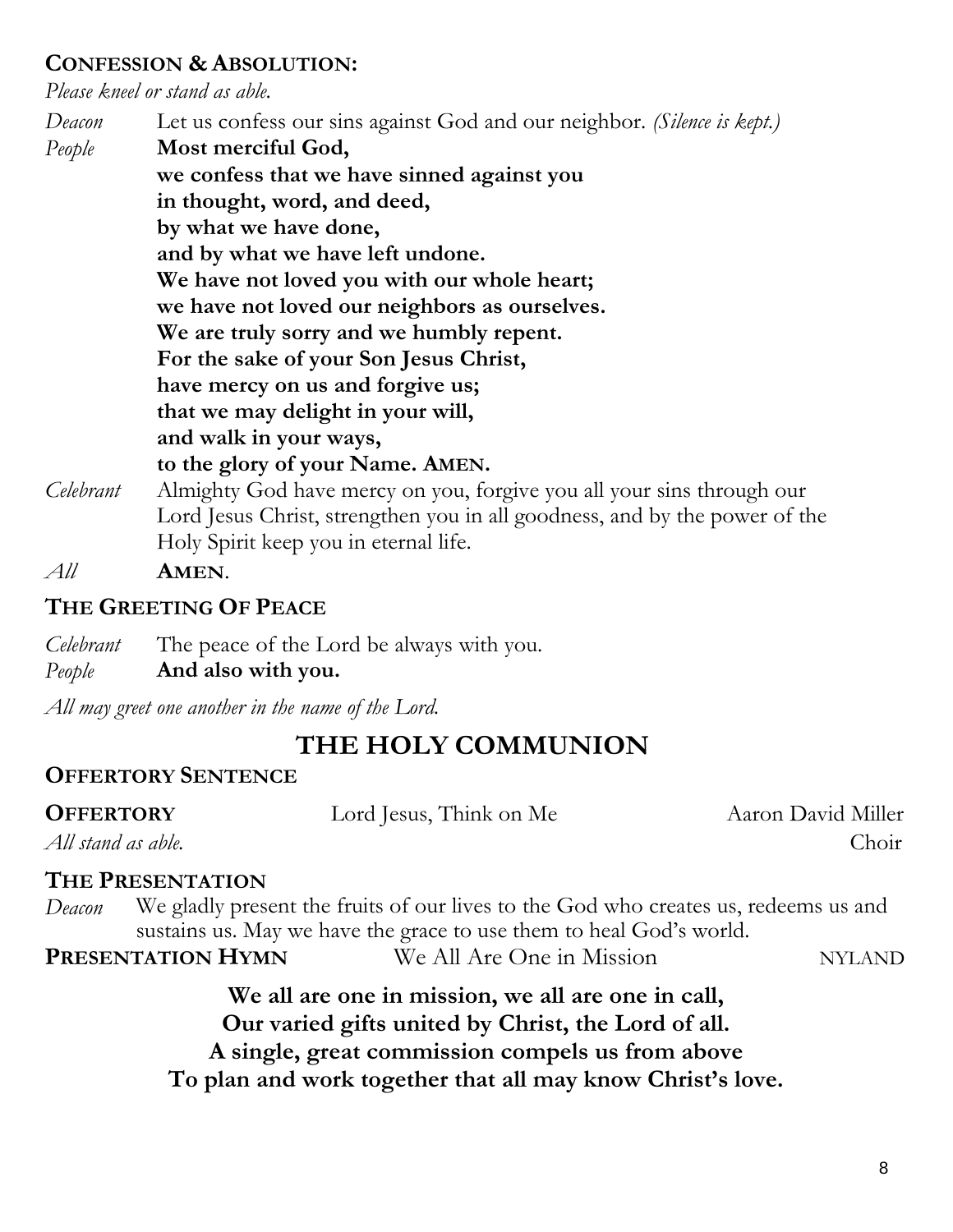# **THE GREAT THANKSGIVING:** Eucharistic Prayer B

| Celebrant | The Lord be with you.                                                                                                                                                             |         |  |
|-----------|-----------------------------------------------------------------------------------------------------------------------------------------------------------------------------------|---------|--|
| People    | And also with you.                                                                                                                                                                |         |  |
| Celebrant | Lift up your hearts.                                                                                                                                                              |         |  |
| People    | We lift them to the Lord.                                                                                                                                                         |         |  |
| Celebrant | Let us give thanks to the Lord our God.                                                                                                                                           |         |  |
| People    | It is right to give him thanks and praise.                                                                                                                                        |         |  |
| Celebrant | It is right, and a good and joyful thing, always and everywhere to give thanks to<br>you, Father Almighty, Creator of heaven and earth.                                           |         |  |
| Celebrant | (Proper Preface)                                                                                                                                                                  |         |  |
|           | Therefore, we praise you, joining our voices with Angels and Archangels and with<br>all the company of heaven, who for ever sing this hymn to proclaim the glory of<br>your Name: |         |  |
| All       | Holy, holy, holy Lord, God of power and might,                                                                                                                                    | $S-129$ |  |
|           | heaven and earth are full of your glory.                                                                                                                                          |         |  |
|           | Hosanna in the highest.                                                                                                                                                           |         |  |
|           | Blessed is he who comes in the name of the Lord.                                                                                                                                  |         |  |
|           | Hosanna in the highest.                                                                                                                                                           |         |  |

#### *The Celebrant continues*

We give thanks to you, O God, for the goodness and love which you have made known to us in creation; in the calling of Israel to be your people; in your Word spoken through the prophets; and above all in the Word made flesh, Jesus, your Son. For in these last days you sent him to be incarnate from the Virgin Mary, to be the Savior and Redeemer of the world. In him, you have delivered us from evil, and made us worthy to stand before you. In him, you have brought us out of error into truth, out of sin into righteousness, out of death into life. On the night before he died for us, our Lord Jesus Christ took bread; and when he had given thanks to you, he broke it, and gave it to his disciples, and said, "Take, eat: This is my Body, which is given for you. Do this for the remembrance of me." After supper he took the cup of wine; and when he had given thanks, he gave it to them, and said, "Drink this, all of you: This is my Blood of the new Covenant, which is shed for you and for many for the forgiveness of sins. Whenever you drink it, do this for the remembrance of me." Therefore, according to his command, O Father,

## *Celebrant and People* **We remember his death, We proclaim his resurrection, We await his coming in glory;**

## *The Celebrant continues*

And we offer our sacrifice of praise and thanksgiving to you, O Lord of all; presenting to you, from your creation, this bread and this wine.

We pray you, gracious God, to send your Holy Spirit upon these gifts that they may be the Sacrament of the Body of Christ and his Blood of the new Covenant. Unite us to your Son in his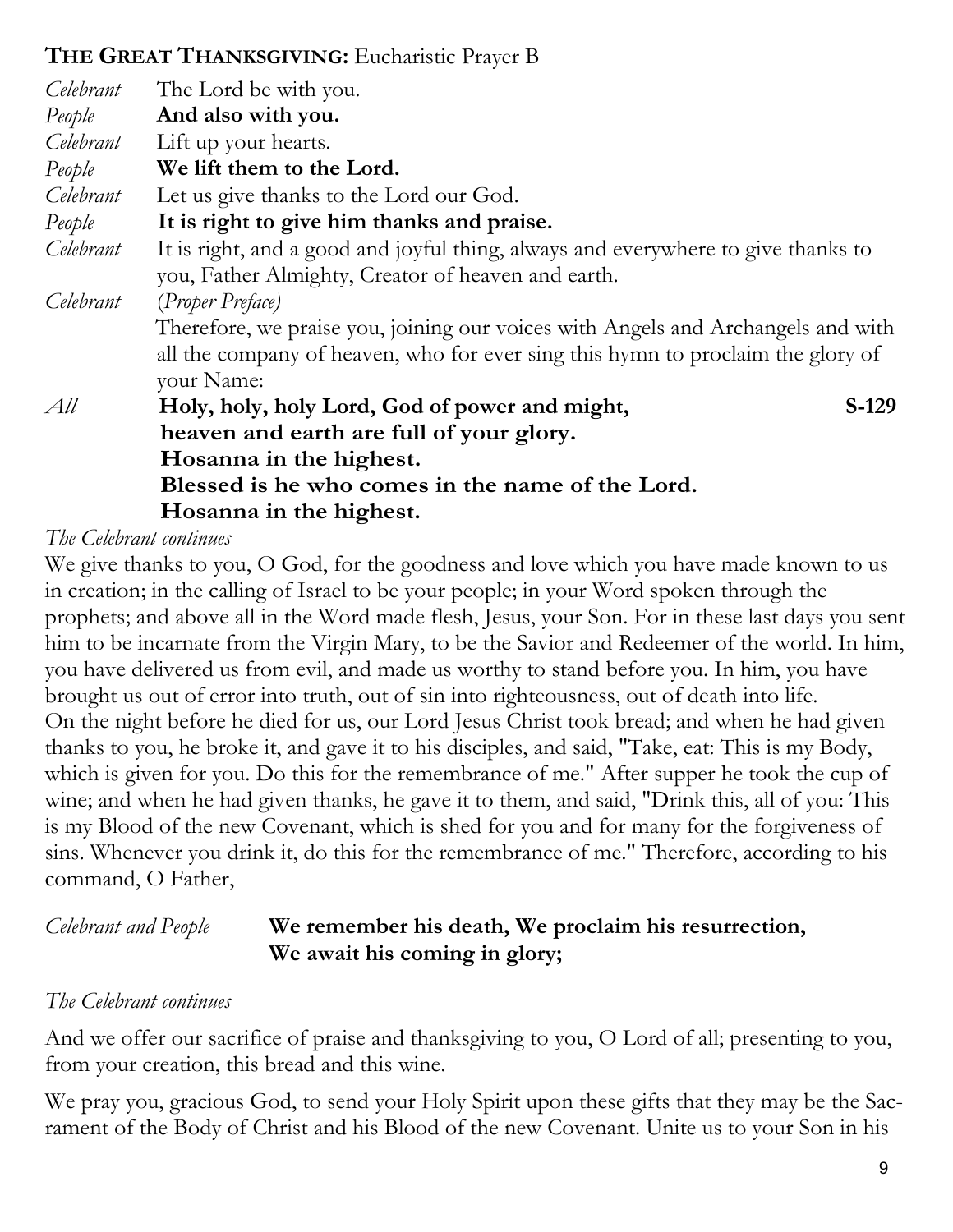sacrifice, that we may be acceptable through him, being sanctified by the Holy Spirit. In the fullness of time, put all things in subjection under your Christ, and bring us to that heavenly country where, with  $\lbrack$  and all your saints, we may enter the everlasting heritage of your sons and daughters; through Jesus Christ our Lord, the firstborn of all creation, the head of the Church, and the author of our salvation.

By him, and with him, and in him, in the unity of the Holy Spirit all honor and glory is yours, Almighty Father, now and for ever.

*All* **Amen.** 

# **THE LORD'S PRAYER**

*Celebrant* And now as our Savior Christ has taught us, we are bold to say, *People* **Our Father, who art in heaven, hallowed be thy Name, thy kingdom come, thy will be done, on earth as it is in heaven. Give us this day our daily bread. And forgive us our trespasses, as we forgive those who trespass against us. And lead us not into temptation, but deliver us from evil. For thine is the kingdom, and the power, and the glory, for ever and ever. Amen.**

# **THE BREAKING OF THE BREAD**

*The Celebrant breaks the consecrated bread. A period of silence is kept.*



*Celebrant* The Gifts of God for the People of God.

*All are invited to receive the Sacrament in one kind. If you desire a blessing instead, cross your arms over your chest.*

10 **COMMUNION** Orgelpsalm 131 Heinz Werner Zimmermann *Please remain seated* (Song of Quiet Trust) (1930-2022)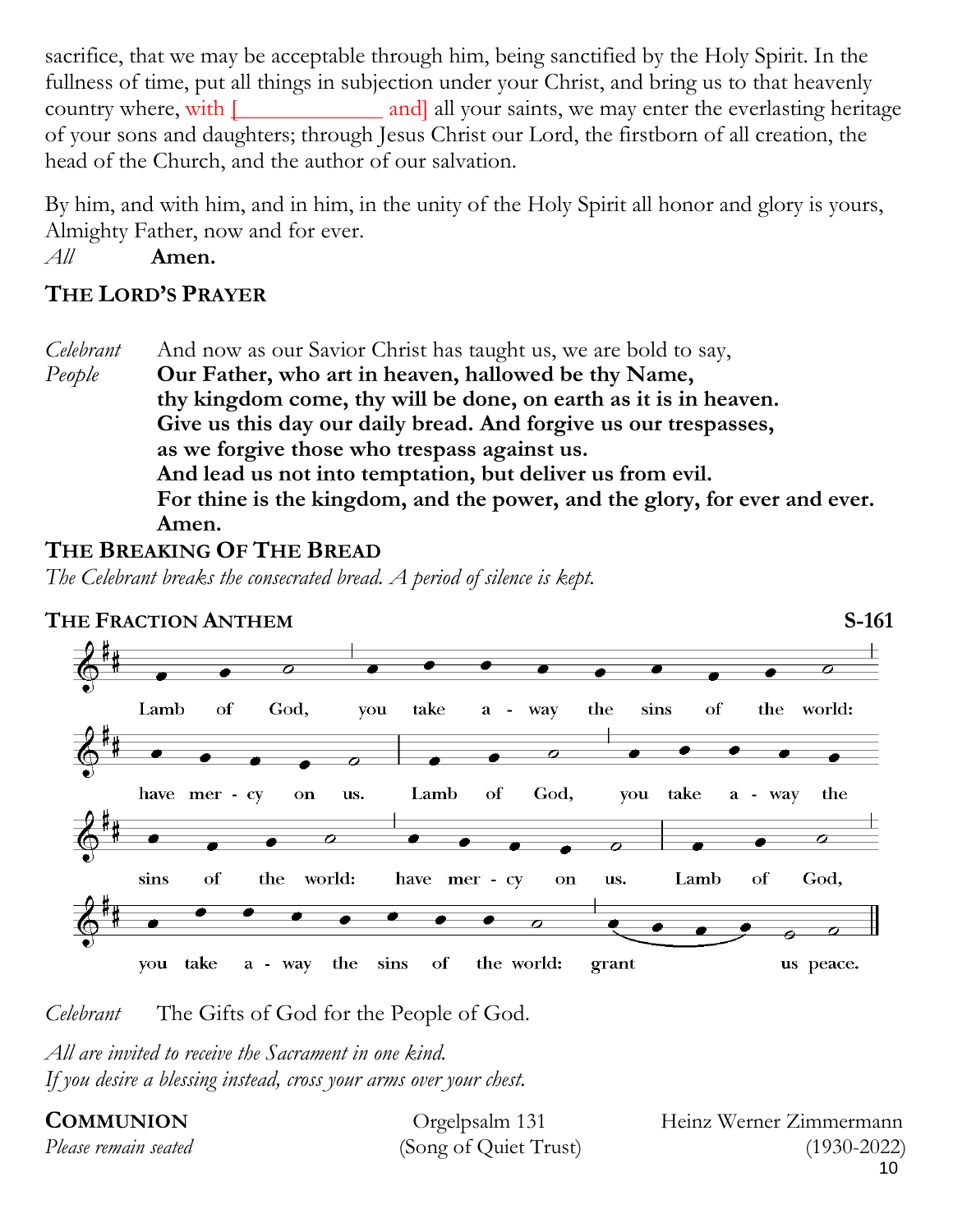

Copyright © 1986, 1991 by Ateliers et Presses de Taizé, Taizé Community, France. Published in North America by GIA Publications, Inc., All Rights Reserved.

#### **THE PRAYER AFTER COMMUNION**

*Celebrant* Let us pray…

*All* **Almighty and everliving God, we thank you for feeding us with the spiritual food of the most precious Body and Blood of your Son our Savior Jesus Christ; and for assuring us in these holy mysteries that we are living members of the Body of your Son, and heirs of your eternal kingdom. And now, Father, send us out to do the work you have given us to do, to love and serve you as faithful witnesses of Christ our Lord. To him, to you, and to the Holy Spirit, be honor and glory, now and for ever. Amen.**

#### **THE BLESSING**

**THE SENDING HYMN H-344** Lord, Dismiss Us with Thy Blessing SICILIAN MARINERS

**Lord, dismiss us with thy blessing; fill our hearts with joy and peace; let us each, thy love possessing, triumph in redeeming grace: O refresh us, O refresh us, traveling through this wilderness.**

**Thanks we give and adoration or thy Gospel's joyful sound: may the fruits of thy salvation in our hearts and lives abound: ever faithful, ever faithful to thy truth may we be found;**

**So that when thy love shall call us, Savior, from the world away, fear of death shall not appall us, glad thy summons to obey. May we ever, may we ever reign with thee in endless day.**